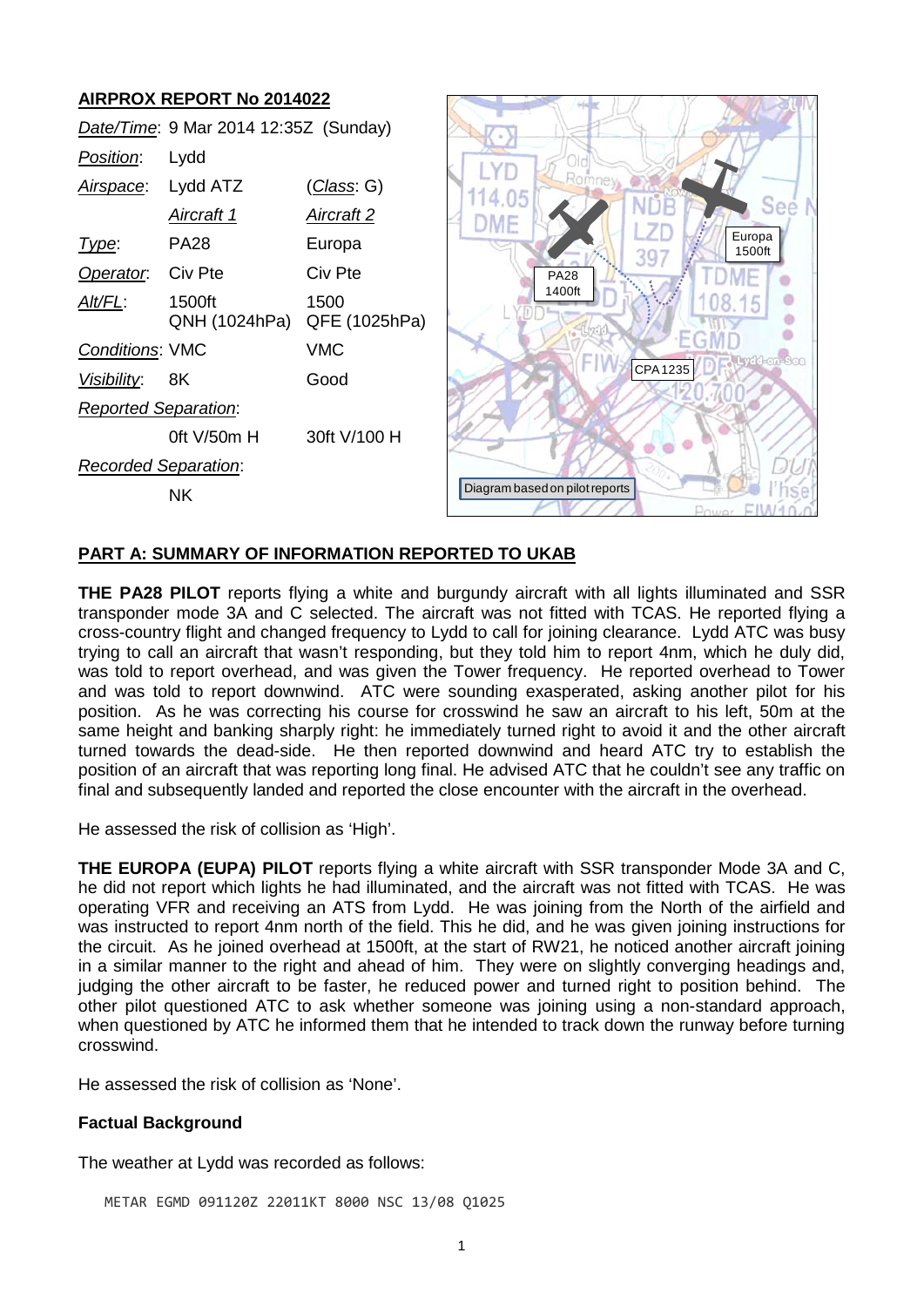## **Analysis and Investigation**

# **CAA ATSI**

The PA28 was VFR inbound to Lydd and in receipt of an Aerodrome Control Service from Lydd Tower on frequency 119.375MHz. The EUPA was also VFR inbound to Lydd and in receipt of an Aerodrome Control Service from Lydd Tower. Runway 21 was in use with a left hand traffic pattern for light aircraft and promulgated circuit height of 1000ft QNH. Lydd Ranges (EG D044) and Dungness Power Station (EG R063) are situated to the south of Lydd airport as shown below in an extract from the Topographical Air Chart of the UK 1:250,000 South (Ed.16)– Figure 1.



Figure 1 – Topograhical Air Chart of the UK South (Ed.16) 1:250,000

## The UK AIP page AD 2.EGMD-8 (12 Dec 2012), 2.22 (1a), states

#### VFR Arrivals

- (i) Inbound VFR aircraft should make their initial call for joining instructions before reaching Rye (9 NM West of Lydd), Tenterden (15 NM NW), Ashford (12 NM N), Folkestone (12 NM NE) or 10 NM to Lydd if approaching over the sea.
- (ii) Pilots are responsible for their own separation from EG D141, EG D044, EG R063 and the runway final approach/departure areas, although ATC may provide assistance.
- (iii) Basic Service will be provided by default.
- (iv) Lydd VFR transponder conspicuity code 7066 should be selected if possible. It should be noted that Lydd is not radar equipped and is unable to provide any form of surveillance. The transponder code is to assist neighbouring ATS Units.
- (v) Joining aircraft will be requested to report at 4 NM to the Lydd overhead (NB. not to the LYD VOR).
- (vi) Light aircraft joining via Rye, Tenterden, Ashford or those routeing inland from Folkestone will, unless otherwise instructed, join overhead at 1500ft QNH, descend crosswind, and turn downwind at 1000ft. DO NOT DESCEND DEADSIDE.
- (vii) Aircraft inbound from E, SE or S, having made the 4 mile report, can anticipate instructions to join the circuit downwind or base leg, subject to traffic.

The Lydd controllers were providing a split Tower and Approach Control service from the VCR without the aid of surveillance equipment. The Lydd Approach frequency is equipped with a VDF facility but Aerodrome Control is not; however, local 'best practice' is for Approach to write the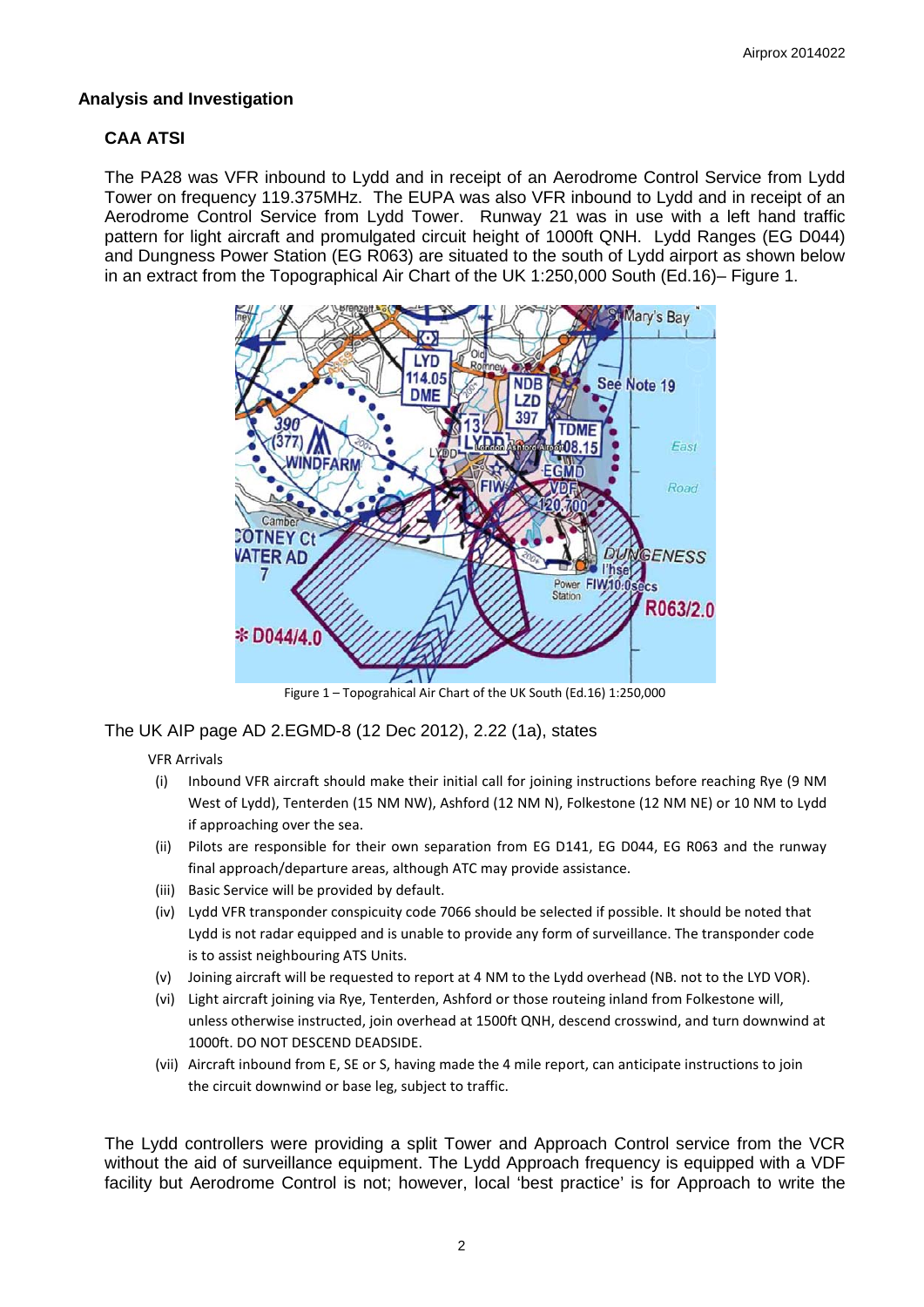VDF bearing on the strip to assist Aerodrome control when the inbound aircraft is transferred at 4nm. The Lydd Manual of Air Traffic Services Part 2, Page 4-1-2, Paragraph 3.2, states:

VFR joining traffic shall be asked by APP to report 4nm to Lydd so that the order of arrival can be anticipated. The majority of light aircraft will join via the overhead at 1500ft as published in the UK AIP. As this is the standard procedure no direct coordination with ADC is required. The FPS shall be clearly annotated with 'OH' in the left hand box, and the aircraft transferred at 4nm to ADC, along with the FPS.

CAA ATSI had access to Lydd RTF and area radar recordings, together with written reports from the Lydd controllers, the pilot of the PA28 and the pilot of the EUPA. ATSI interviewed the Aerodrome controller. The area radar recording did not show the occurrence and Manston radar recordings were obtained. The accuracy of the video map showing Lydd airfield could not be verified to give a runway centreline, however for clarity, an approximate representation of the runway centreline has been added to each figure below terminating at approximately 1.5nm from the airfield.

The EUPA contacted Lydd Approach at 1215:33 reporting at 2700ft QNH 1025, abeam Eastbourne for joining instruction. A Basic Service was agreed. The Approach frequency was busy with a number of aircraft and traffic information was frequently being updated by the Approach controller. The EUPA pilot subsequently reported overhead Lydd, which was questioned by the Approach controller and corrected to overhead Rye. The EUPA pilot indicated his intention to route 4nm north of Lydd before setting course inbound. The Approach controller instructed the EUPA pilot to report inbound at 4nm. The EUPA pilot was advised about two aircraft, a C182 and another Europa, inbound from the north and northwest.

At 1228:18 the PA28 contacted Lydd Approach, reporting south abeam Tenterden (10nm NW of Lydd) at 2100ft. A Basic Service was agreed and the PA28 was instructed to report at 4nm for an overhead join RW21 left-hand circuit. At 1229:07 a C182 inbound from the north was transferred to the Tower, but failed to establish contact. This increased the already busy workload of both the Tower and Approach controller as they tried to re-establish contact with the C182.

At 1231:30 the EUPA reported 4nm north of the airfield and was transferred to the Tower on frequency 119.375MHz. At interview the Tower controller indicated that his workload was moderate with a number of aircraft in the circuit and on the ground but then increased to heavy when he became concerned about the inbound C182 which had not to checked in on Tower frequency. The Tower controller called the C182 twice. After the second call at 1232:15 the C182 pilot reported late downwind. At this point there was an aircraft on final and one on left base. The Aerodrome controller did not have the C182 in sight and instructed the C182 to carry out a right hand orbit in the downwind position. The Aerodrome controller indicated that he, together with the Approach controller and Air Traffic Support Assistant (ATSA), became absorbed in looking for the C182 in the circuit. The Tower controller recalled weather conditions as hazy with a visibility of 8km and bright sunshine.

At 1232:40 the PA28 pilot reported at 4nm on the Approach frequency. The Approach controller advised *"(PA28)c/s roger continue t-to the overhead traffic ahead of you just called four miles from the north is a Europa also inbound".* The PA28 pilot replied, *"continue approach to the overhead looking for the traffic (PA28)c/s".* The PA28 was then transferred to the Tower at 1233:00, *"(PA28)c/s contact Lydd Tower one one nine decimal three seven five"*, which was correctly acknowledged by the PA28 pilot and almost immediately the Approach controller responded, *"(PA28)c/s er Lydd remain on my frequency and hold at four miles initially"*. However there was no response as the PA28 had already changed frequency. At interview the Tower controller recalled that at this point he had recognised that he was becoming extremely busy and had requested that Approach retain control of the PA28 and hold it 4nm north.

Meanwhile, the EUPA contacted the Tower and was asked to pass it's message. The EUPA pilot reported 3 miles north of the airfield at 2700ft QNH 1024 and requested joining instructions. The Tower controller initially asked the EUPA to report 4 miles north but corrected the transmission,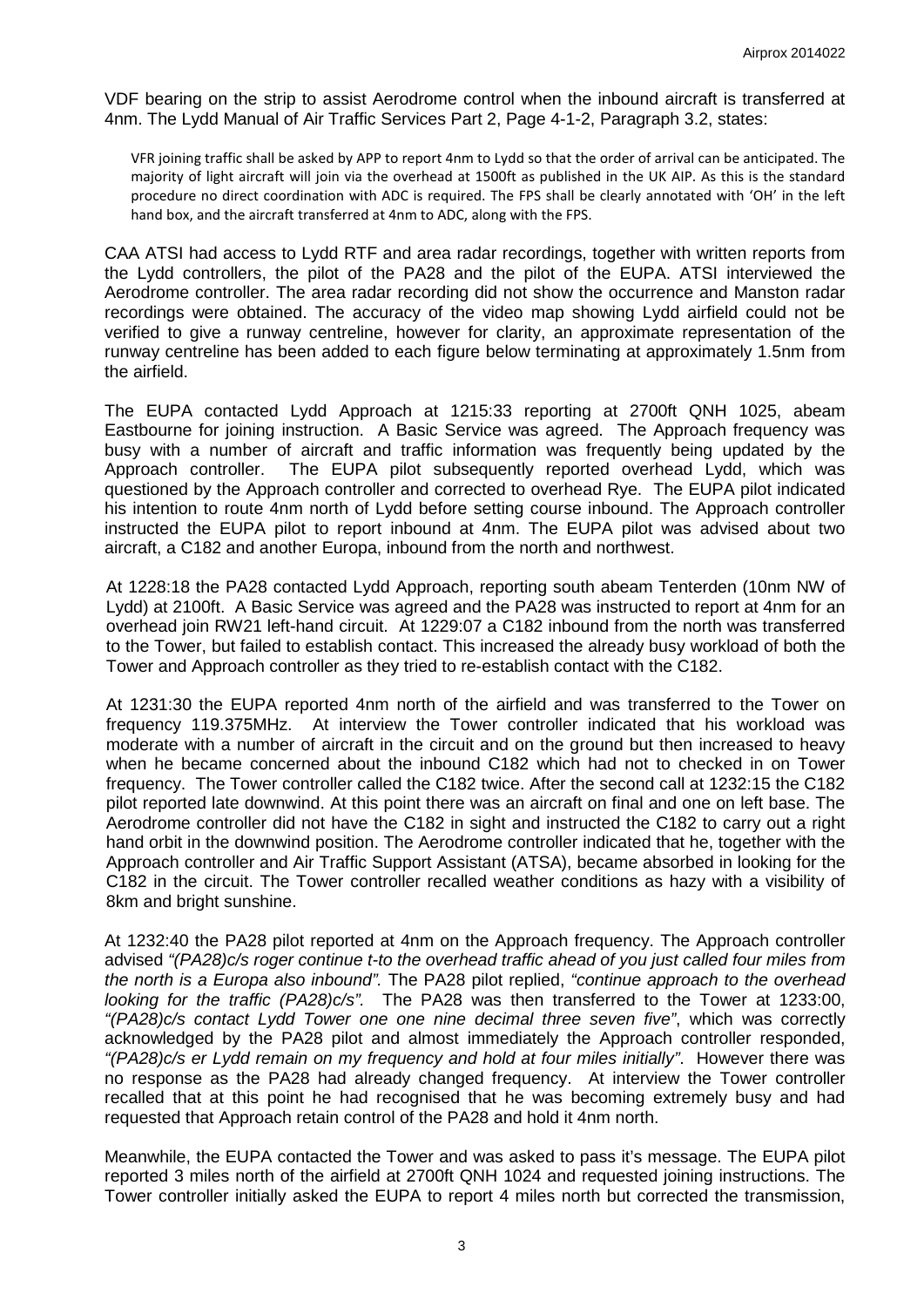instructing the EUPA pilot to report overhead runway 21 left-hand. At 1233:39 the Tower controller made two calls to check if the PA28 was on frequency, but mistakenly used the EUPA callsign. The Tower controller could not remember the transmission but reasoned that he was likely distracted because of the workload and looking for the C182. This resulted in a response from the EUPA pilot and the controller advised, *"(EUPA)c/s report overhead and look out for a one eight two inbound to Lydd from the northwest also inside four miles".* At interview the Tower controller recognised that he had referred to the C182 rather than the PA28. The C182 had already been told to orbit downwind.

At 1233:56 the EUPA crossed the northern boundary of the ATZ at altitude 2600ft and, at 1234:04, the PA28 crossed the north-western boundary of the ATZ at altitude 1300ft. The PA28 pilot reported, *"Lydd Tower (PA28)c/s er two miles to the north"* and the Tower controller instructed the PA28 pilot to standby. At 1234:28 the EUPA was at 2100ft and the PA28 1300ft, with the C182 orbiting to the east as shown in Figure 1 below.



Figure 1 – Manston 10cm radar at 1234:28

By 1235:12 the PA28 had tracked towards the overhead from the northwest and the EUPA appeared to have crossed the centreline 1nm northeast of the airfield before turning right towards the airfield from the east-northeast. Both aircraft were indicating 1400ft as shown in Figure 2.



Figure 2 – Manston 10cm radar at 1235:12

At 1235:23 the distance between the two aircraft was approximately 0.5nm with the EUPA indicating 1500ft and the PA28 1400ft – Figure 3.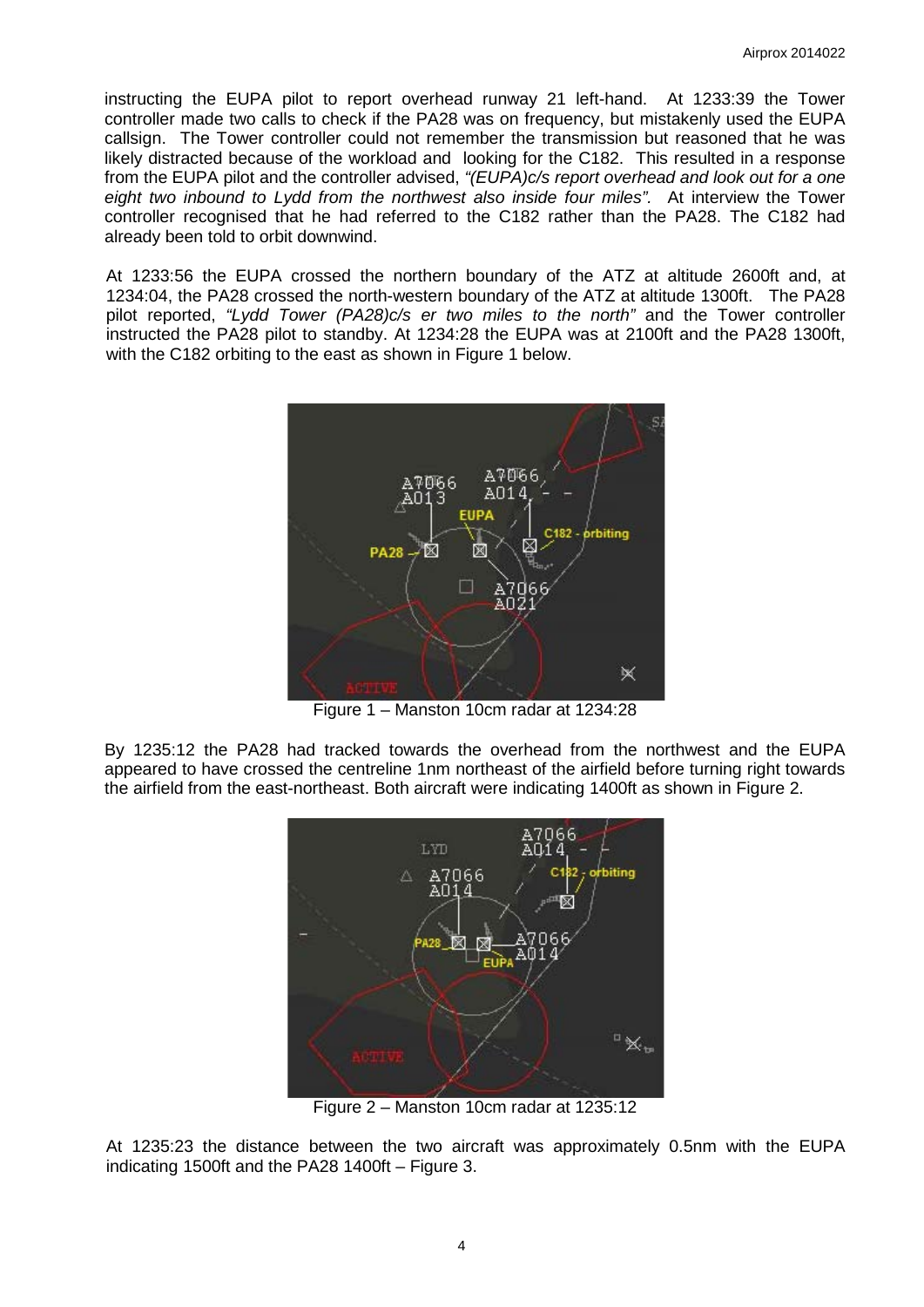

Figure 3 – Manston 10cm radar at 1235:23

At 1235:27 the PA28 pilot reported overhead and was instructed to report downwind left-hand runway 21, which the pilot acknowledged correctly. At 1235:40 the Tower controller asked the EUPA for a range check and the following RTF exchange occurred:

- EUPA *"(EUPA)c/s is also overhead er one thousand five hundred feet erm the other aircraft is now in front of me in the er in the circuit"*
- Tower "*Roger (EUPA)c/s thank you report downwind following that Cherokee"*

EUPA *"and I'll report er downwind following the Cherokee ahead of me (EUPA)c/s"*

At 1235:58 only the SSR code of the PA28 was detected as the two aircraft returns merged, as shown in - Figure 4.



Figure 4 – Manston 10cm radar at 1235:58

The EUPA pilot in his written report stated that: *"As I joined overhead at the start of runway 21 at 1500ft I noticed another aircraft also joining in a similar manner to the right of me and ahead of me".* The EUPA pilot wrote: *"as the other pilot [PA28] had priority I reduced power and turned to the right to position myself behind the other aircraft [PA28]"*.

The Tower controller asked the EUPA pilot, *"(EUPA)c/s you flying a standard overhead join at the moment"* and the EUPA pilot replied, *"I'm overhead er fifteen hundred feet and er descending er to one thousand feet on downwind".* At 1236:06, Manston radar showed the EUPA in a right turn with no Mode C. The PA28 was crosswind at 1300ft. [Note: the SSR label for the PA28 is offset to the north and the EUPA is to the south]- Figure 5.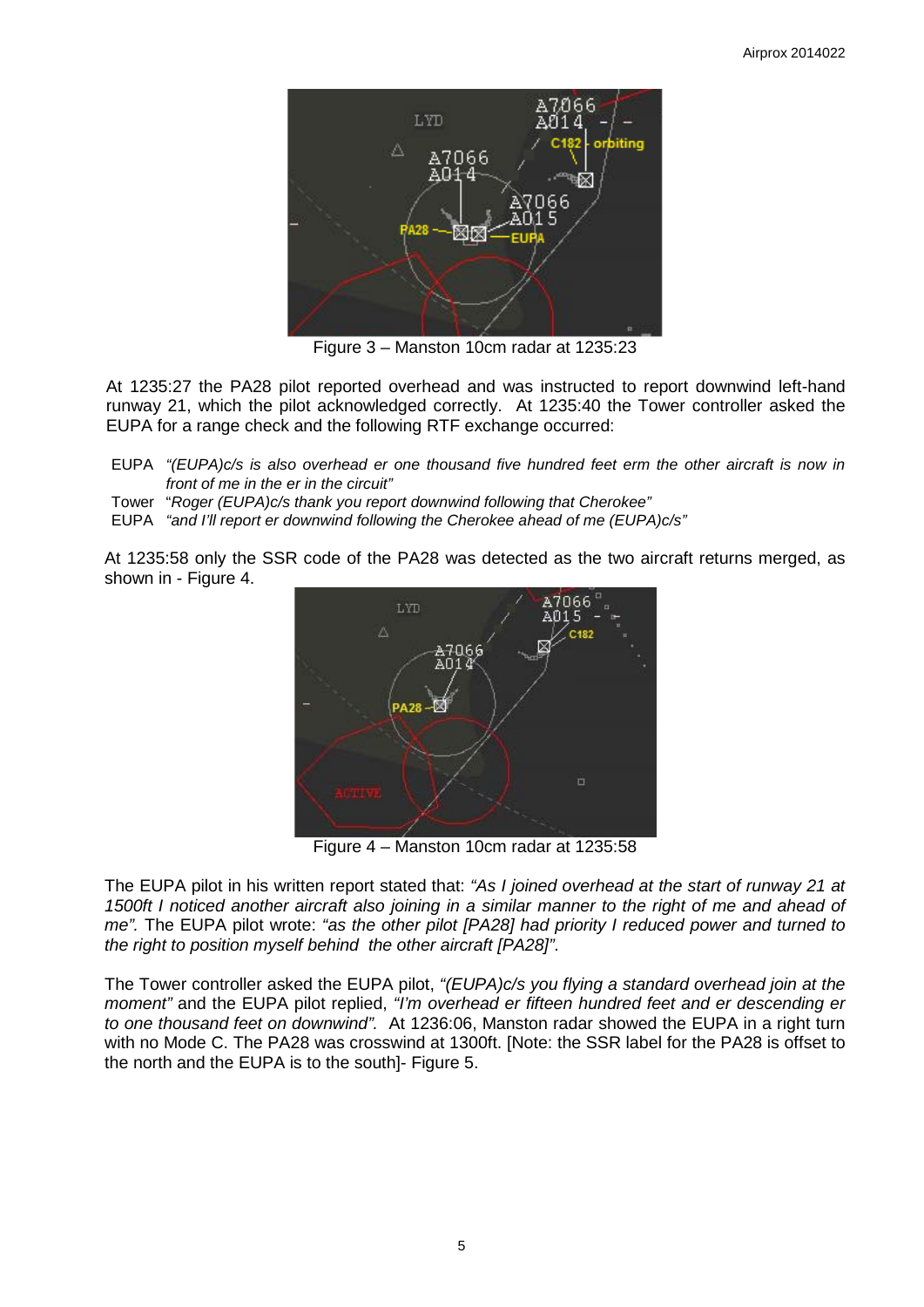

Figure 5 – Manston 10cm radar at 1236:06

The ATSA had stepped outside the VCR to get a better view and reported sighting a EUPA on the north side of the RW21 flying parallel to the runway but in the opposite direction. The EUPA was observed to make a 180 degree right turn, then to fly on RW21 heading before turning crosswind. At 1236:34, the PA28 was at 1000ft and the EUPA was at 1500ft as it commenced a turn crosswind – Figure 6.



Figure 6 – Manston 10cm radar at 1236:34

The radar return of the PA28 then faded and the PA28 pilot reported downwind at 1236:42 followed by the EUPA at 1237:56. The two aircraft continued to land without further incident. After the PA28 landed the following RTF exchange occurred:

PA28 *"…(PA28)c/s er encountered er er traffic erm on the overhead coming from the live side er on my approach"*

Tower *"Roger (PA28)c/s"*

Tower *"Er (PA28)c/s did you see what aircraft type it was"*

PA28 *"Huh single engine white erm modern aircraft I'm sorry I'm not a spotter"*

Tower *"Okay no problems thanks"*

PA28 *"Yeah caught me p-really by surprise"*

Tower *"Okay sorry about that".*

When questioned the Tower controller recalled that whilst he was aware of the PA28 and EUPA joining overhead, he had initially considered that another aircraft might have flown through the overhead without being in contact with Lydd. When asked how the incident might have been prevented the Tower controller considered that making an earlier request for Approach control to hold inbound traffic would have eased his workload. In addition the Tower controller felt that having a D/F facility on the Tower frequency would have aided his awareness of aircraft position and allowed him to quickly locate the C182 once it called, hence reducing his workload and anxiety. The Tower controller was distracted and recognised that this had resulted in two slips of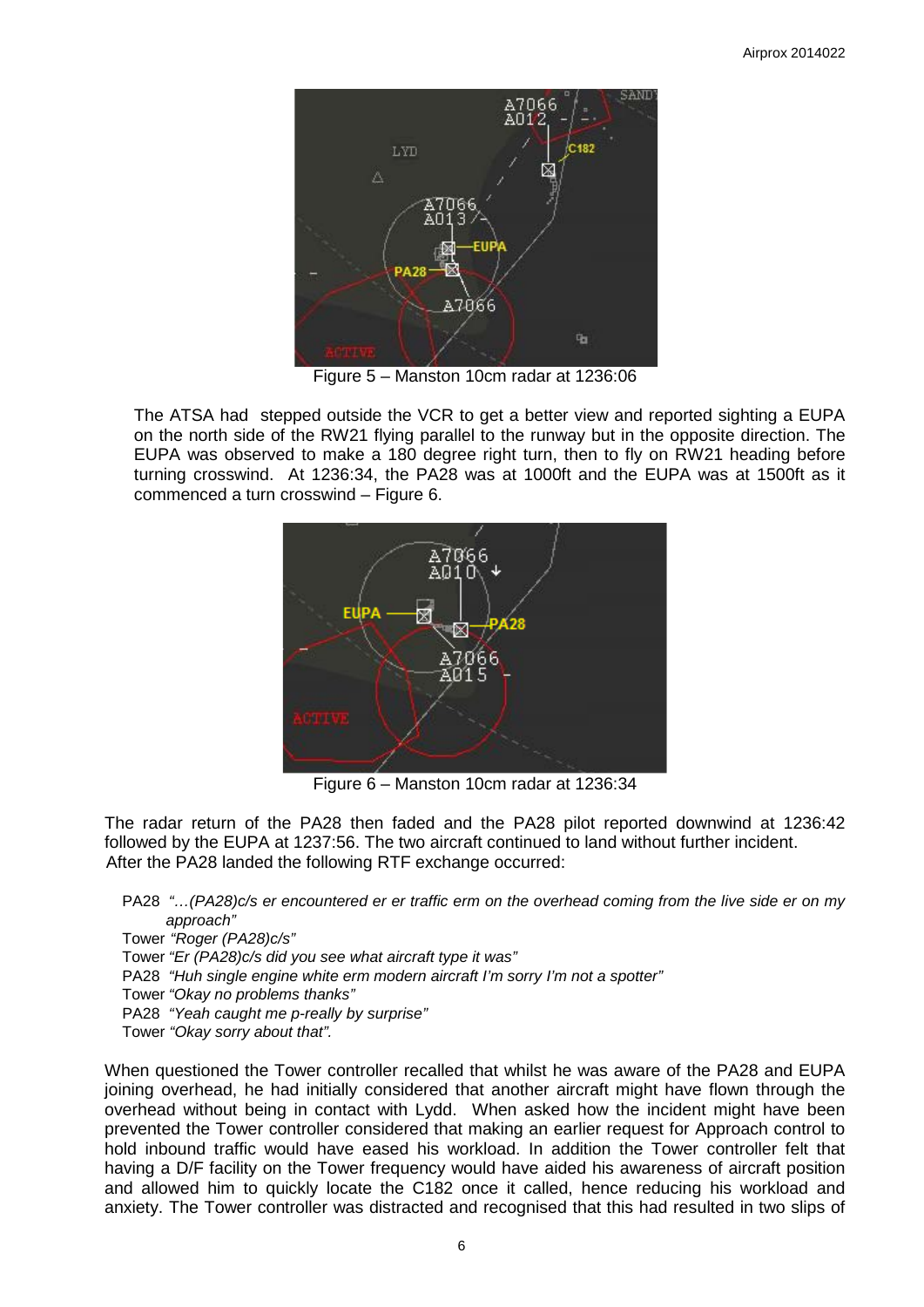phraseology and a delay in the updating of traffic information. The Tower controller believed that the two aircraft were aware of each other and should have positioned correctly into the circuit on a 'see and avoid' basis.

The ATSU indicated that inbound VFR traffic from the north would be expected to approach on the north side maintaining 1500ft before turning crosswind and descending to circuit height. Due to the proximity of the restricted and the danger areas, combined with helicopter operations, instrument procedures and options to vary circuit direction, the ATSU considered that local procedures for the 1500ft overhead join worked well.

The Tower controller was distracted by a combination of workload and complexity, which presented when there was a loss of RT and loss of visual contact with the C182 during the minutes prior to the Airprox. This resulted in a reduced level of updated traffic information to the inbound PA28 and EUPA. The PA28 pilot reported at 2nm and was asked to standby. The controller also made two slips of phraseology using incorrect callsign and then incorrect aircraft type. The Aerodrome controller had recognised the increased workload and tried to take action by requesting that Approach hold the PA28 4nm north. Unfortunately the PA28 had already changed to the Tower frequency. Without surveillance equipment, VDF would have provided an alternative means of assisting the Tower controller's situational awareness of aircraft position and would have reduced his workload**.** 

Both the PA28 and EUPA had been provided with traffic information. The approach controller had provided traffic information to the PA28 regarding the EUPA ahead and the EUPA pilot had been advised by the Tower to look out for traffic inbound from the northwest, albeit that the Tower controller referred to this traffic as a C182 instead of PA28. Both pilots were therefore aware of other traffic joining overhead. Radar showed that the PA28 made an approach from the northnorthwest at 1400ft to join crosswind and the PA28 pilot believed that the EUPA had come from the live side. The EUPA is considered to have made an unusual approach routing 1nm northeast of the airfield and appearing to cross the centreline before turning right towards the airfield. The EUPA pilot indicated crossing the beginning of the runway at 1500ft and sighting the PA28 approaching from the right. The EUPA pilot recognised that the PA28 had right of way and as the two aircraft came into proximity the EUPA pilot made a right turn and was sighted by the PA28 pilot who also turned right.

#### **UKAB Secretariat**

Traffic joining the visual circuit is required to conform to the pattern of traffic formed by other aircraft intending to land at that aerodrome, unless otherwise authorised by ATC<sup>[1](#page-6-0)</sup>. Both pilots shared an equal responsibility for collision avoidance.<sup>[2](#page-6-1)</sup>

#### **Summary**

An Airprox occurred when a PA28 and an EUPA flew into proximity at 1235 on 9<sup>th</sup> March 2014, both aircraft were making an overhead join to Lydd at 1500ft and both were on the Tower frequency. Both pilots made a right turn, the exact separation is not known.

## **PART B: SUMMARY OF THE BOARD'S DISCUSSIONS**

Information available included reports from the pilots of both ac, transcripts of the relevant RT frequencies, radar photographs/video recordings, reports from the air traffic controllers involved.

The Board first looked at the actions of ATC and agreed that the attempt to identify the C182 (not involved in the Airprox) had had a knock-on effect of increasing the controller's workload which had then impacted on his ability to maintain situational awareness on the other traffic joining the circuit.

<span id="page-6-0"></span><sup>&</sup>lt;sup>1</sup> Rules of the Air 2007 (as amended), Rule 12 (Flight in the vicinity of an aerodrome)  $^2$  ibid., Rule 8 (Avoiding aerial collisions)

<span id="page-6-1"></span>